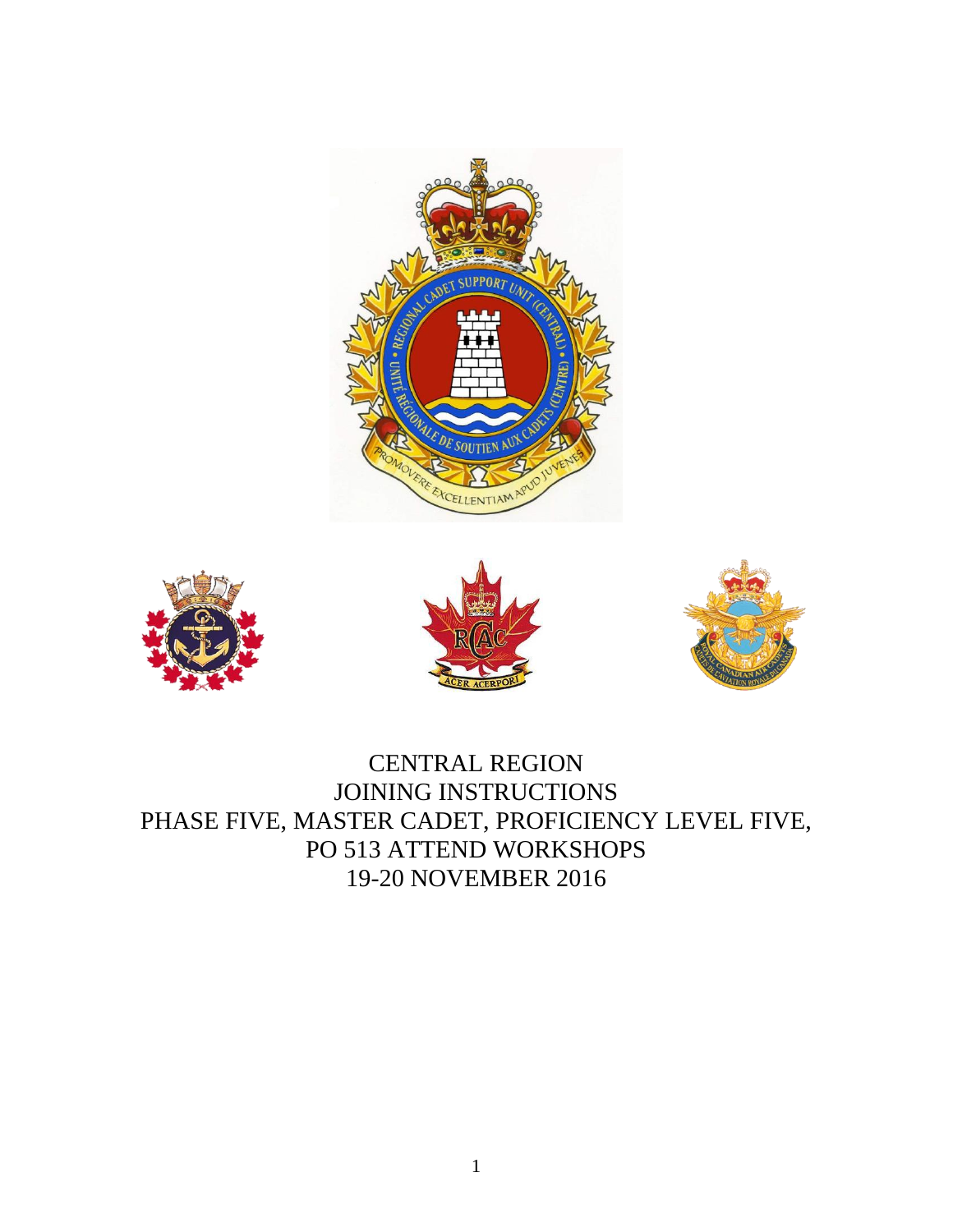# Table of Contents

| Para      | <b>Heading</b>                    | Page |
|-----------|-----------------------------------|------|
| $1 - 4$   | Introduction                      | 3    |
| 5         | <b>Dress Instructions</b>         | 3    |
| $6 - 7$   | Finance                           | 3    |
| $8-9$     | Transportation                    | 3    |
| 10        | <b>Additional Information</b>     | 3    |
| $11 - 14$ | <b>Medical Care</b>               | 4    |
| $15 - 18$ | Smoking / Drug / Alcohol Policies | 4    |
| $19-21$   | Supervision & Discipline          | 4    |
| 22        | <b>Contact Information</b>        | 5    |

## WORKSHOPS TRAINING OUTLINE Annex A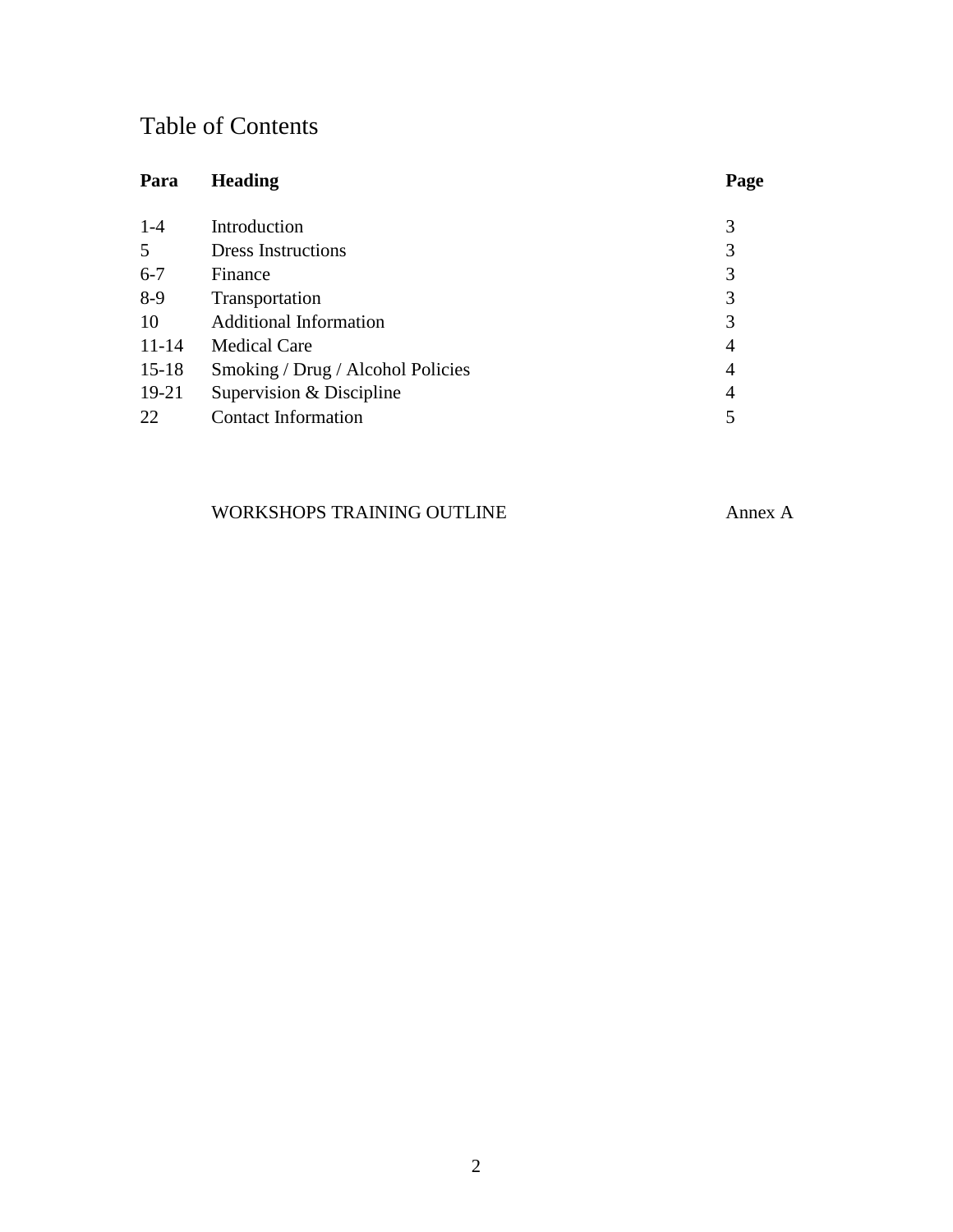#### **INTRODUCTION**

1. Congratulations on being selected to attend the PHASE FIVE/ MASTER CADET/PROFICIENCY LEVEL FIVE training being conducted 19th and 20th November 2016. The workshops will be conducted at **Hilton Toronto Airport Hotel & Suites on 5875 Airport Rd, Mississauga.** You will attend a total of four workshops with each being approximately 210 minutes in duration.

2. The aim of Performance Objective 513, Attend Workshops (PO 513) is to provide selected cadets with professional development to enhance common training skills. Workshops are intended to provide the opportunity for cadets to participate in consolidated training with peers from different corps and squadrons on a variety of topics related primarily to leadership and instructional techniques. PO 513 contributes directly to the achievement of the program aim of developing the attributes of leadership and the participant outcomes of social and cognitive competence.

3. These joining instructions will provide you with useful information about the Workshops training including training locations, the training schedule, transportation arrangements, and forms that need to be completed with respect to participating in the various activities. It is vital that you read these instructions carefully and share this information with your parents and Commanding Officer (CO).

4. If, for whatever reason, you are unable to participate in the Workshops, have your CO contact your RCSU Central Detachment immediately with this information so that your spot can be assigned to one of the cadets on the stand-by list.

#### **DRESS INSTRUCTIONS**

5. IAW CATO 15-03, travel to and from this activity and during workshops will be in C-2 for both Army/Air cadets and C-3 for Sea cadets.

#### **FINANCE**

6. DND will provide the Lunch meal each day of training for all participants.

7. Cadets should bring a small amount of money if they wish to purchase a beverage during the day. Water will be provided in all classrooms.

#### **TRANSPORTATION**

8. All cadets attending the workshop are expected to arrive by "own means" between 0745- 0800 hrs each day at **Hilton Toronto Airport Hotel & Suites**, Mississauga, ON.

9. Dismissal each day will be at 1630 hrs.

#### **ADDITIONAL INFORMATION FOR CADETS**

10. Cadets are required to bring the following additional items to the workshop:

- a) Phase Five, Master Cadet , Proficiency Level Five Log Book; and
- b) Water Bottle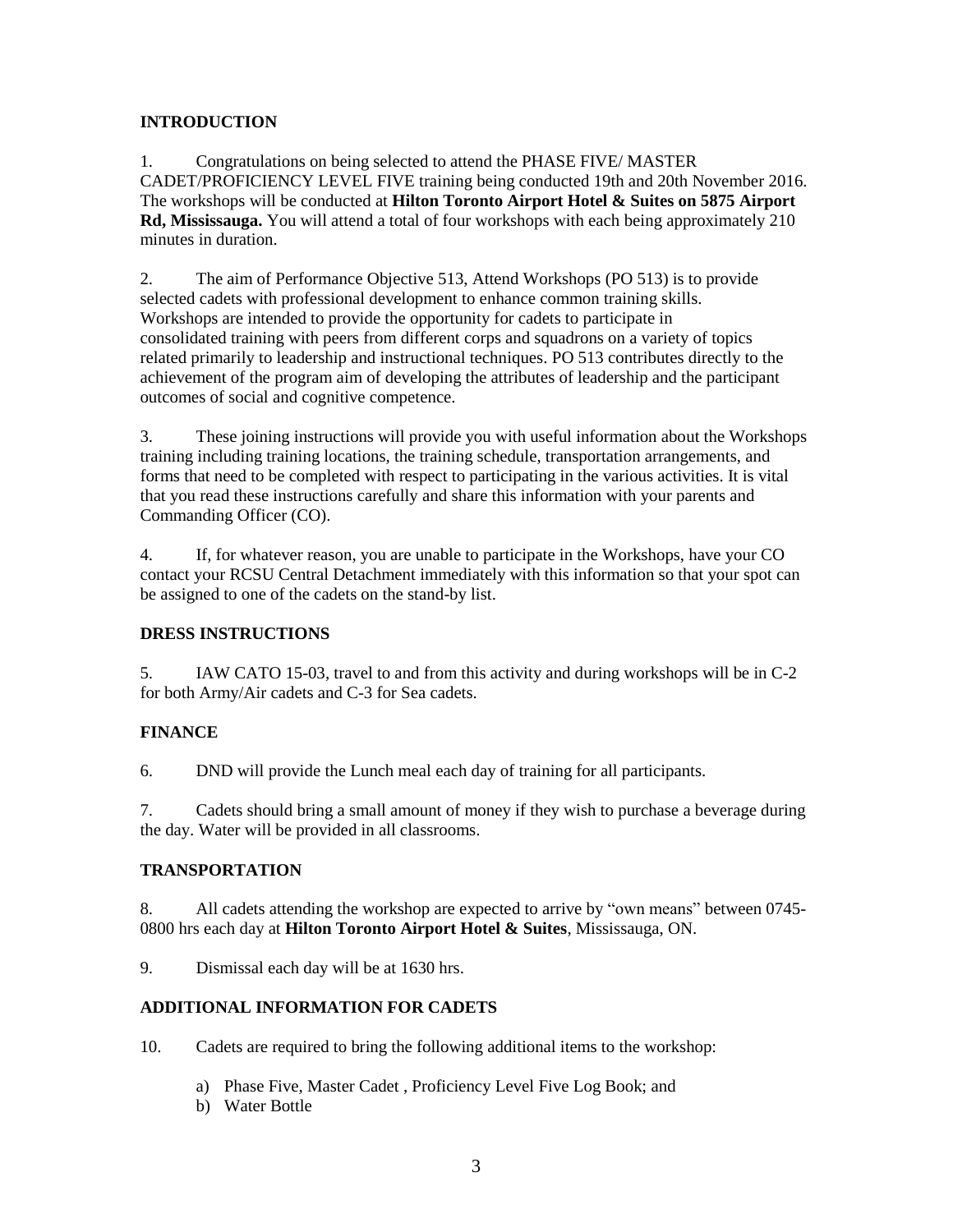#### **MEDICAL AND DENTAL**

11. Cadets and staff are to be in possession of proof of their provincial medical coverage. DND will only assume emergency medical/dental coverage for members as prescribed in Queen's Regulations (Cadets) 6.12 & Canadian Forces Administration Order 35-4.

12. If any cadet is presently on prescribed medication, they are to bring a sufficient quantity for the duration of the training. Cadets are responsible for administering their own medications, however to assist that the correct dose of medication is given in a timely manner, it is recommended that medications be brought in a four day "Blister Pak"(quantities as required) available through local pharmacies. The CF Health Services will not refill expired or depleted prescriptions.

13. Prescription eyeglasses may be replaced by the CF Health Services if damaged or lost during training, however, it would not be possible to replace eyeglasses during activity itself, so it is therefore recommended that members bring a second pair. Your eyeglasses should also come equipped with a security-retaining strap that floats.

14. Under no circumstances will contact lenses be replaced by the CF Health Services.

### **DRUG, ALCOHOL & SMOKING POLICIES**

15. Drugs. The use and/or possession of illegal drugs are strictly forbidden for everyone.

16. Alcohol. The use and/or possession of alcohol are strictly forbidden for everyone.

17. Any infraction to those regulations may result in being sent home as well as appropriate legal proceedings if applicable.

18. Use of tobacco, cadet training is aimed at enhancing physical fitness and a healthy lifestyle. Smoking is a habit that is counter to this philosophy. Smoking will not be condoned during workshop training.

#### **SUPERVISION & DISCIPLINE**

19. Cadets may be traveling alone to and from their local corps/squadrons depending on the specific movement orders. Cadets are reminded to be properly dressed at all times and act accordingly.

20. Cadets attending training are subject to the Central Region Cadet Code of Conduct. By consenting to participate in this workshop training, they have accepted to conform to the orders and instructions issued by the OPI and his/her staff.

21. Cadets indulging in inappropriate behavior, violation(s) of rules/regulations or disrupting the learning experiences of others will be subject to a progressive disciplinary process. Continual poor behavior or serious breaches of discipline may result in the cadet being sent home ahead of schedule. Costs incurred as a result of early removal from the workshops may be borne by the cadet's family and not DND.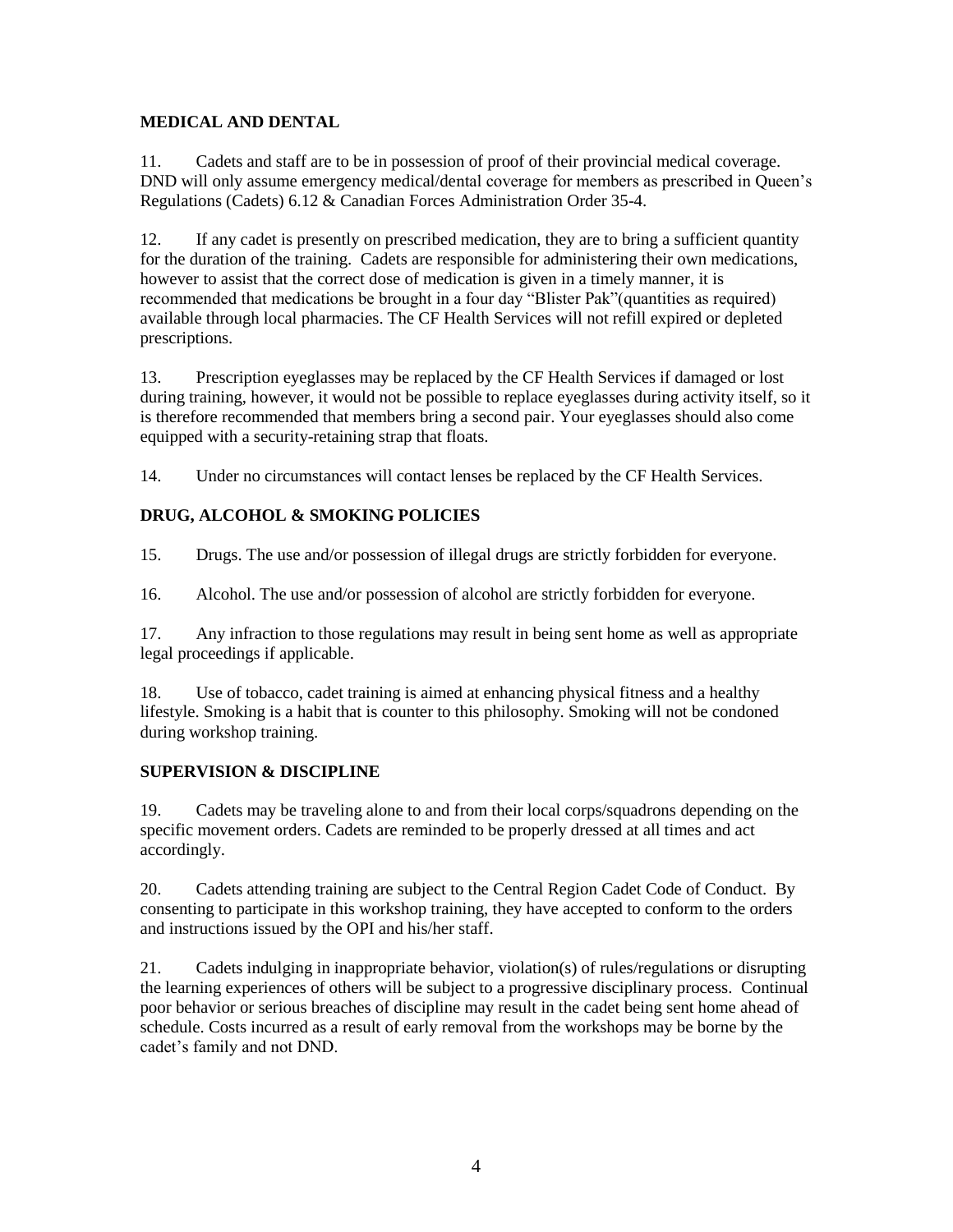#### **CONTACT INFORMATION**

22. For further information prior to or during workshop training contact:

Chris Barron Captain J5 Regional Training Plans Officer Regional Cadet Support Unit (Central) CFB Borden Borden, Ontario, Canada L0M 1C0 Christopher.Barron2@forces.gc.ca Telephone 1-705-424-1200 ex 1801 Cell: (705) 627-7953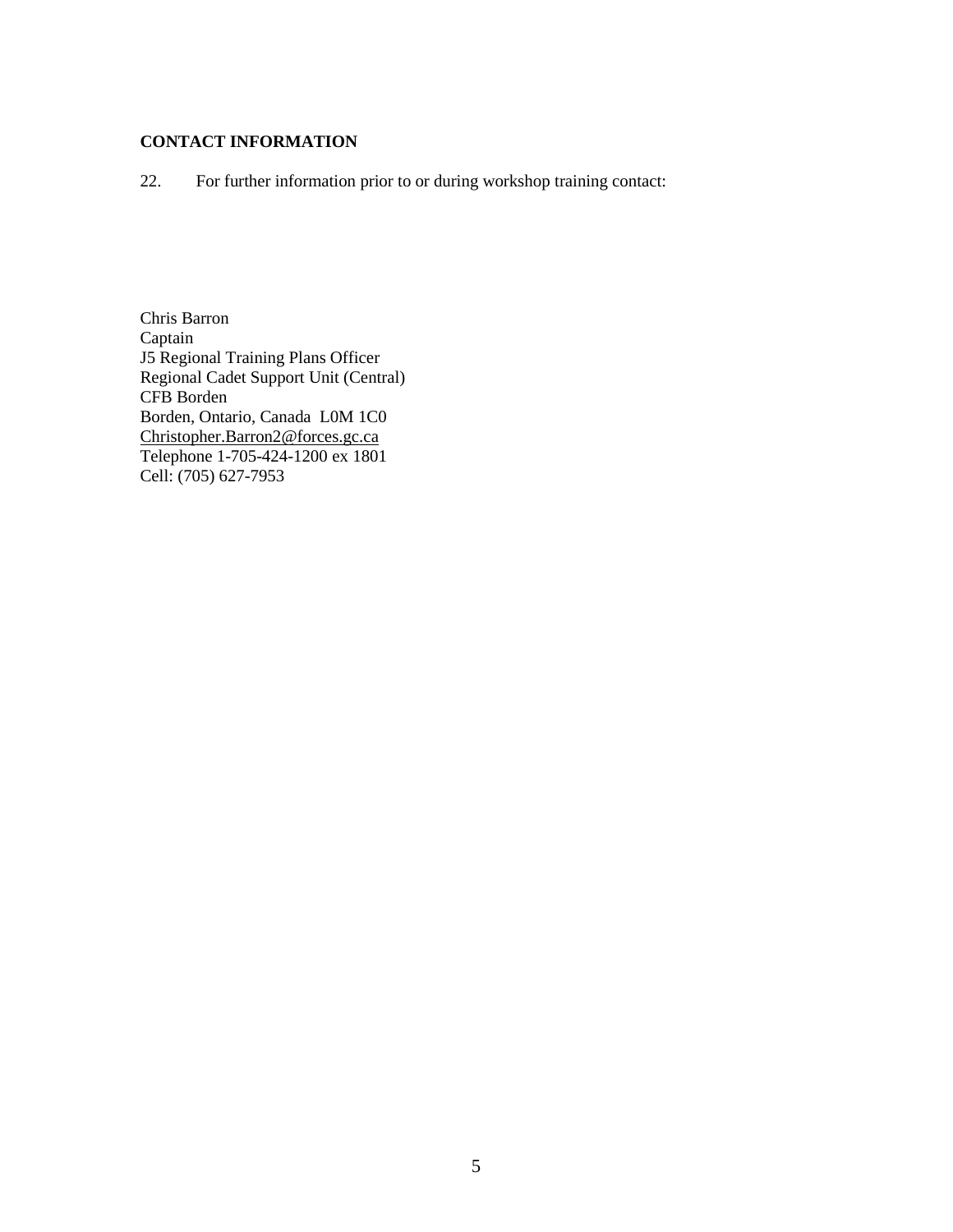Annex A WORKSHOPS TRAINING OUTLINE

#### **PO 513 - TIMETABLE**

19 November 2016

0750 - 0800 hrs Cadets arrive at Hilton Toronto Airport Hotel & Suites 0805 – 0820 hrs Registration 0830 – 1200 hrs Workshop 1 1200 – 1245 hrs Lunch 1300 – 1630 hrs Workshop 2 1630 – Dismissal

20 November 2016

0810 - 0825 hrs Cadets arrive at Hilton Toronto Airport Hotel & Suites 0830 – 1200 hrs Workshop 3 1200 – 1245 hrs Lunch 1300 – 1630 hrs Workshop 2 1630 – Dismissal